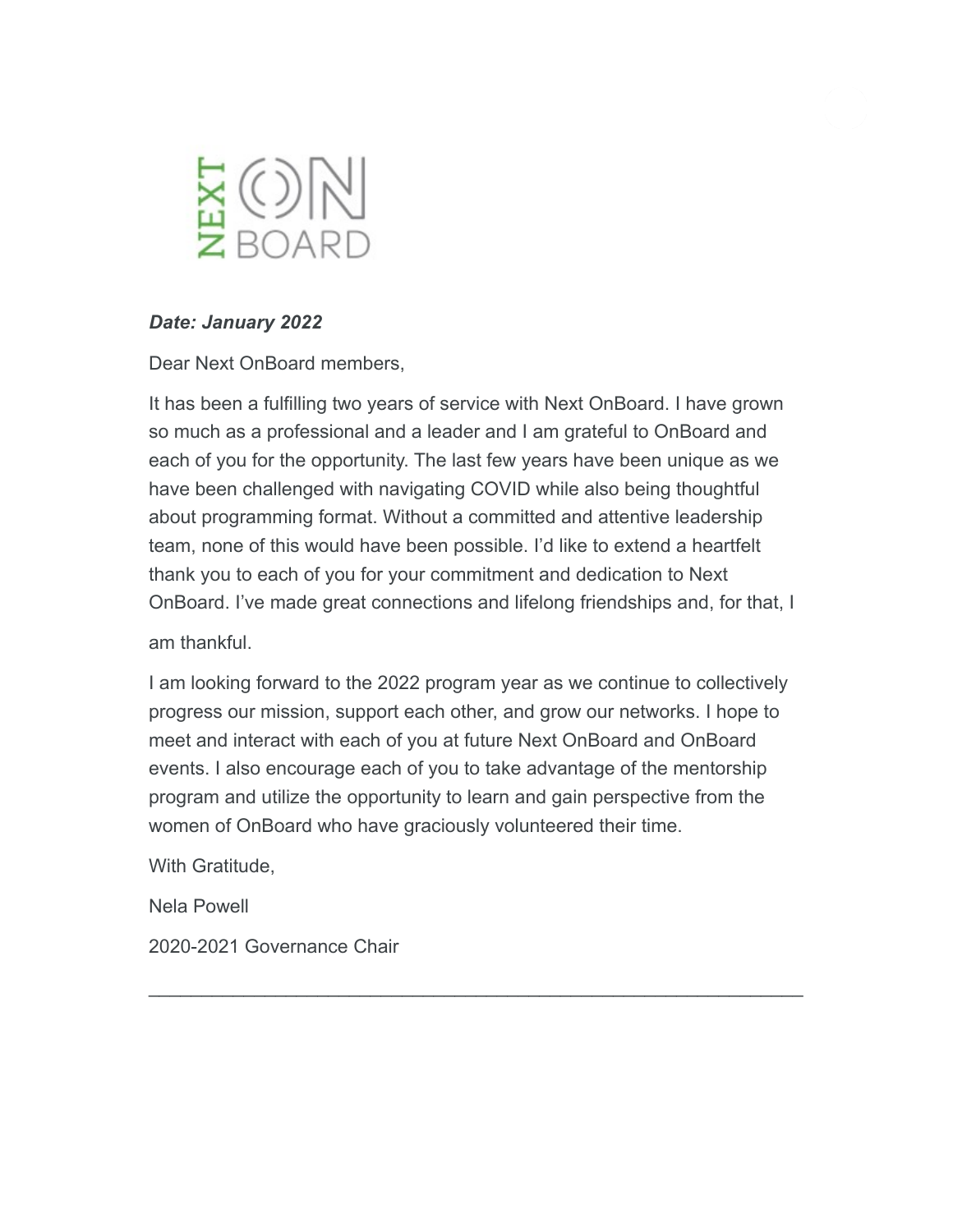### **Interested in getting more involved with Next OnBoard in 2022?**

1. **Nominate yourself or a friend to be a Next OnBoard leader with any of our chair-elect positions.** The chair-elect role is a two-year commitment in which you hold the chair position for a year and learn about the role and Next OnBoard organization, while year two allows you to assume the chair position and assume leadership responsibilities.

2. **Volunteer with one or all of our Leadership Committees: Governance, Marketing, Events, and Membership and also have the opportunity to serve on an OnBoard committee**. You can also **refer your friends and colleagues** to Next OnBoard to help us grow our network of talented professionals!

If you are interested in either becoming or nominating someone for a chairelect for 2022-2023 or volunteering with any of our leadership committees, please take a few minutes to fill out our 2022 leadership survey: https://www.surveymonkey.com/r/NK7XQZB

### **OnBoard Marketing Volunteer Opportunity**

Do you have branding experience? Are you interested in getting more involved with OnBoard? If so, you may be a great candidate to help OnBoard promote their 30<sup>th</sup> anniversary! If you are interested in volunteering with OnBoard, please email Karstin Bodell at karstinbodell@gmail.com.

 $\_$  , and the contribution of the contribution of  $\mathcal{L}_\mathcal{A}$  , and the contribution of  $\mathcal{L}_\mathcal{A}$ 

 $\_$  , and the contribution of the contribution of  $\mathcal{L}_\mathcal{A}$  , and the contribution of  $\mathcal{L}_\mathcal{A}$ 

#### **Membership Interest Survey – We'd Love to Hear from You!**

Thank you to all of our amazing Next OnBoard members for another great year! Although most of this year has been virtual, we've enjoyed staying connected with you all through our virtual events and membership programs. Your input is requested to help us better understand what you enjoy most about Next OnBoard in addition to how we can make your experience even more valuable. Please click on the link below to complete our membership survey to help us make 2022 the best year yet: https://www.surveymonkey.com/r/NCQ8HQK

\_\_\_\_\_\_\_\_\_\_\_\_\_\_\_\_\_\_\_\_\_\_\_\_\_\_\_\_\_\_\_\_\_\_\_\_\_\_\_\_\_\_\_\_\_\_\_\_\_\_\_\_\_\_\_\_\_\_\_\_\_\_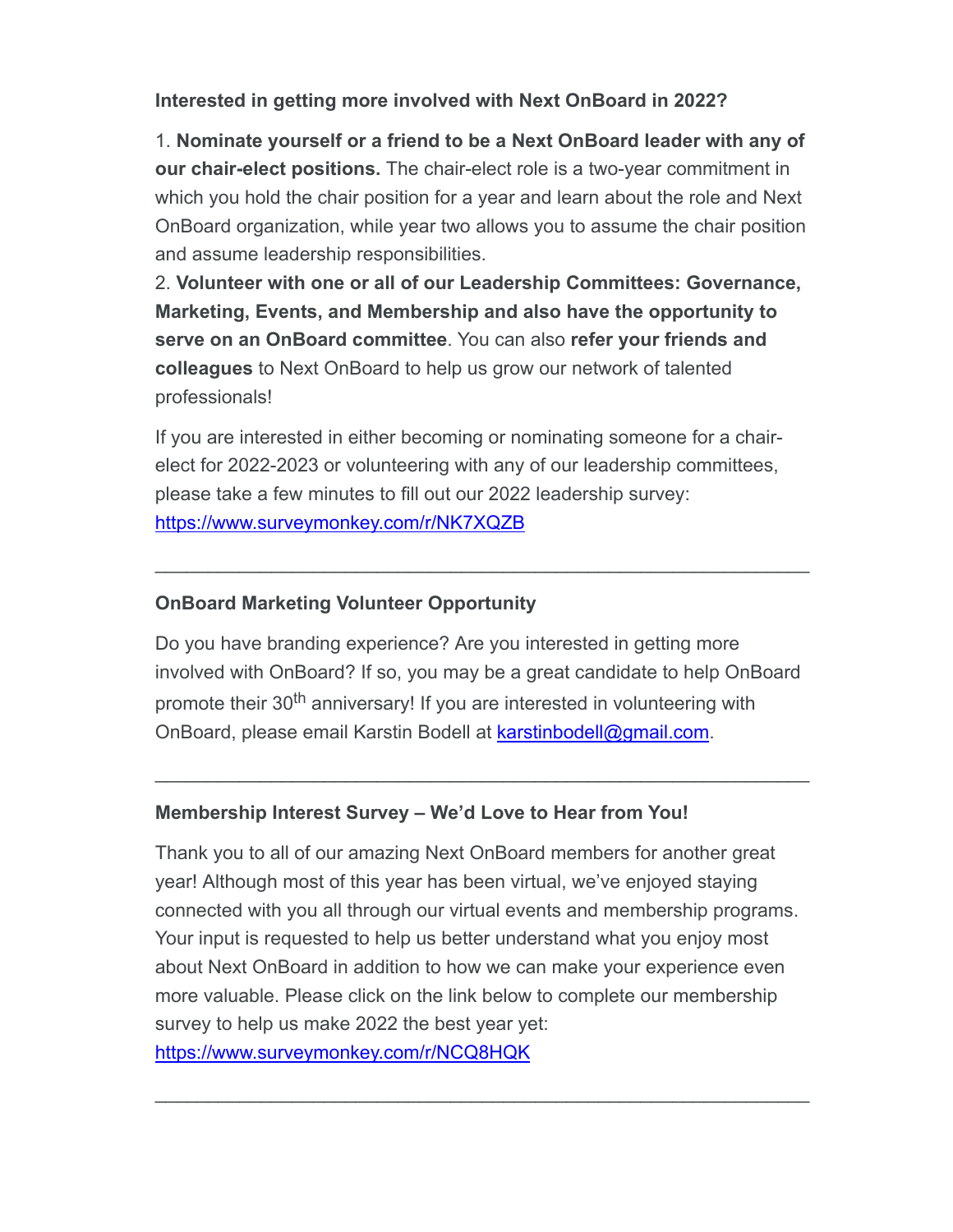# **Congratulations to our 2021 Member of the Year Recipient**

Next OnBoard has had a long-standing tradition of recognizing an outstanding member of the year. This award recognizes an honorable member of Next OnBoard who exemplifies what it means to be a "Nexter." Recipients are early to mid-career professionals who serve as outstanding role models for advancing OnBoard's mission. Congratulations to our 2021 recipients Katie Hoppenjans, *UPS,* Maddie Thykeson, *Gratus Capital*, and Nela Powell, *Formation Capital, LLC.*

### **2021 Events**

We've had a great year filled with incredible speakers providing us with everything from professional advice to wellness tactics. We hope you enjoyed these events as well, and we can't wait to see you at future Next OnBoard events!

 $\_$  , and the contribution of the contribution of  $\mathcal{L}_\mathcal{A}$  , and the contribution of  $\mathcal{L}_\mathcal{A}$ 

 $\_$  , and the contribution of the contribution of  $\mathcal{L}_\mathcal{A}$  , and the contribution of  $\mathcal{L}_\mathcal{A}$ 

# **Goal Setting for Growth: 2021 Kickoff Event – March 2021**

The 2021 kickoff event was hosted by certified coach Hope-Elizabeth Sonam. Hope-Elizabeth led us through an interactive goal setting exercise designed to set meaningful goals based on core values. Participants also had the opportunity to network with other Next members in breakout sessions during this event.



**\_\_\_\_\_\_\_\_\_\_\_\_\_\_\_\_\_\_\_\_\_\_\_\_\_\_\_\_\_\_\_\_\_\_\_\_\_\_\_\_\_\_\_\_\_\_\_\_\_\_\_\_\_\_\_\_\_\_\_\_\_**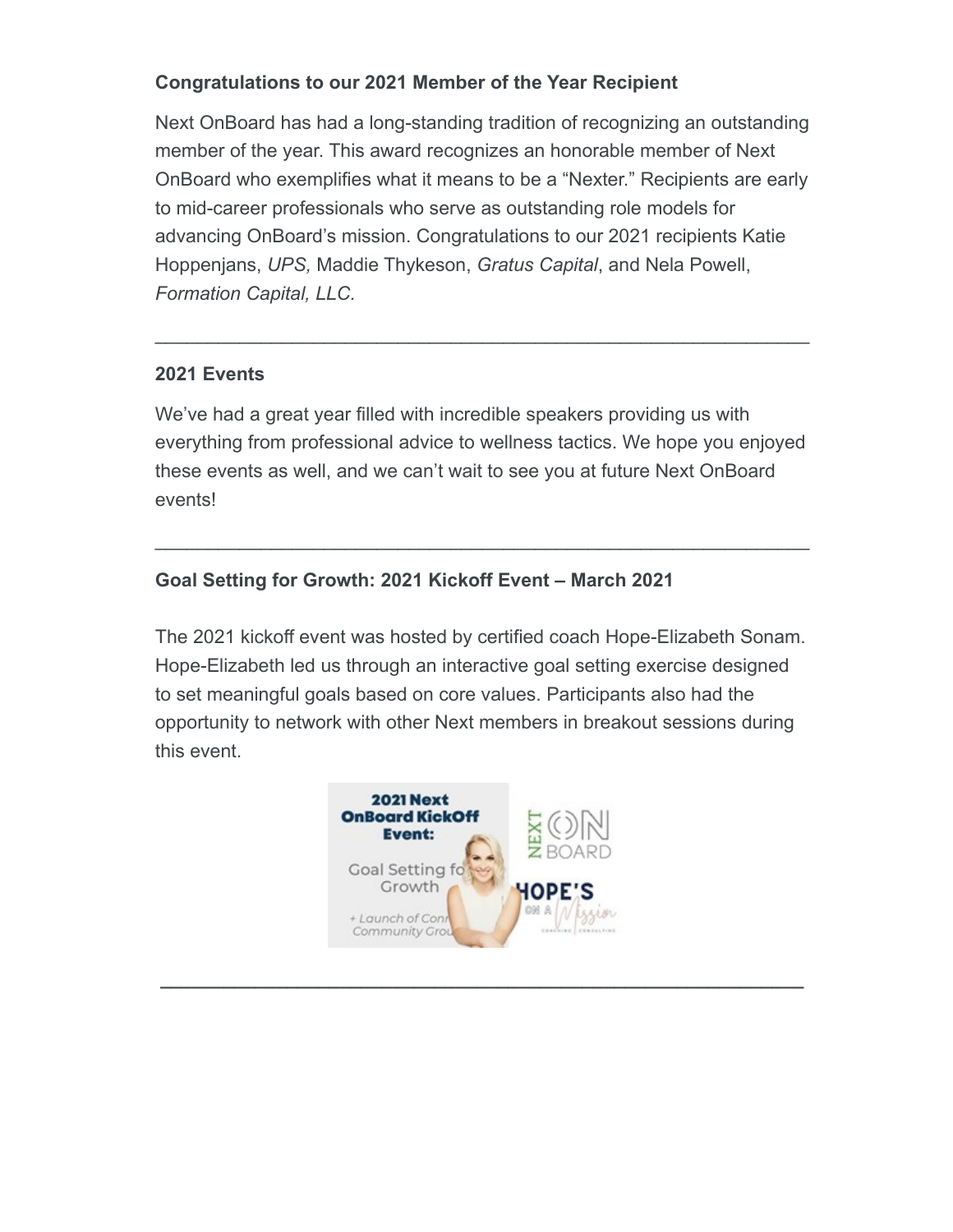### **Roadmap to Board Service for Early Career Professionals – April 2021**

Our April panel event, sponsored by Kennesaw State University's Coles College of Business, featured some incredible women: Grace Donnelly from the Atlanta Business Chronicle, Sirita Donaldson of NCR Corporation, Connie Engel of Childress Klein, and OnBoard President, Lisa Robinson. Throughout the event, panelists provided us with action items we can start doing today as we begin our journey to board service.



#### **Recharge: Slow Down to Speed Up – July 2021**

Our Recharge event was hosted by leadership expert and facilitator, Kafi London of Smart Women on Fire. Kafi walked us through simple mindfulness and gentle movement tools to slow your mind and move your body right from your desk.

 $\mathcal{L}_\text{max}$  , and the contribution of the contribution of the contribution of the contribution of the contribution of the contribution of the contribution of the contribution of the contribution of the contribution of t



 $\_$  , and the set of the set of the set of the set of the set of the set of the set of the set of the set of the set of the set of the set of the set of the set of the set of the set of the set of the set of the set of th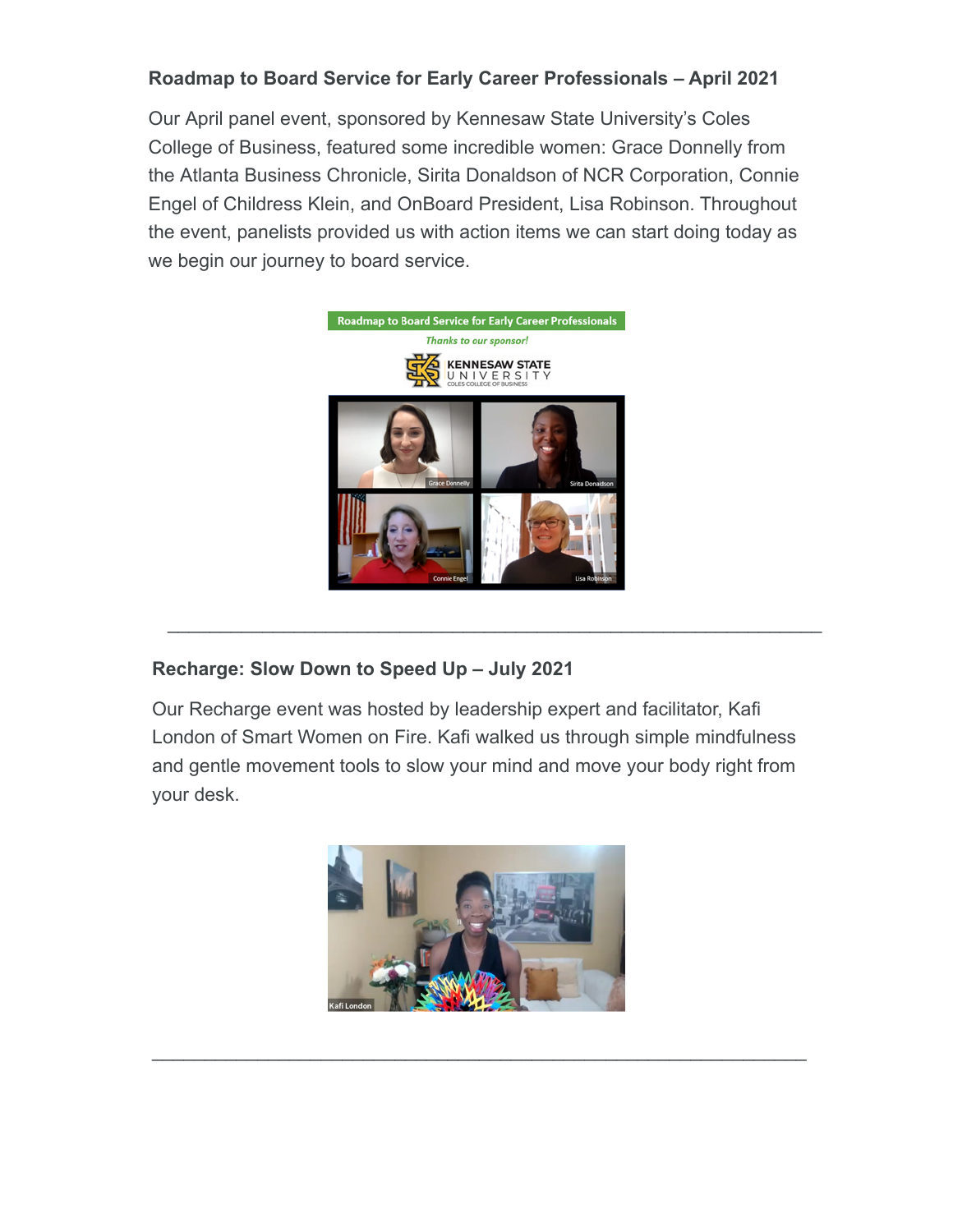### **Intentional Leadership and Executive Presence – August 2021**

This interactive virtual event was hosted by Sue Reynolds-Frost and sponsored by Sloan Group International. During this event, Sue discussed perception, how we desire to be perceived, and what impacts perception.



**SLOAN GROUP INTERNATIONAL** INSPIRING LEADERSHIP

 $\_$  , and the contribution of the contribution of  $\mathcal{L}_\mathcal{A}$  , and the contribution of  $\mathcal{L}_\mathcal{A}$ 

### **Women + Wine: Tasting and Networking – December 2021**

Our last event of the year was an in-person wine tasting and networking event held at JLL. During the event, Grape & Gab provided us with six fabulous wines from woman-owned vineyards. This was our first in-person event of the year, and we loved getting to see everyone face-to-face!



\_\_\_\_\_\_\_\_\_\_\_\_\_\_\_\_\_\_\_\_\_\_\_\_\_\_\_\_\_\_\_\_\_\_\_\_\_\_\_\_\_\_\_\_\_\_\_\_\_\_\_\_\_\_\_\_\_\_\_\_\_\_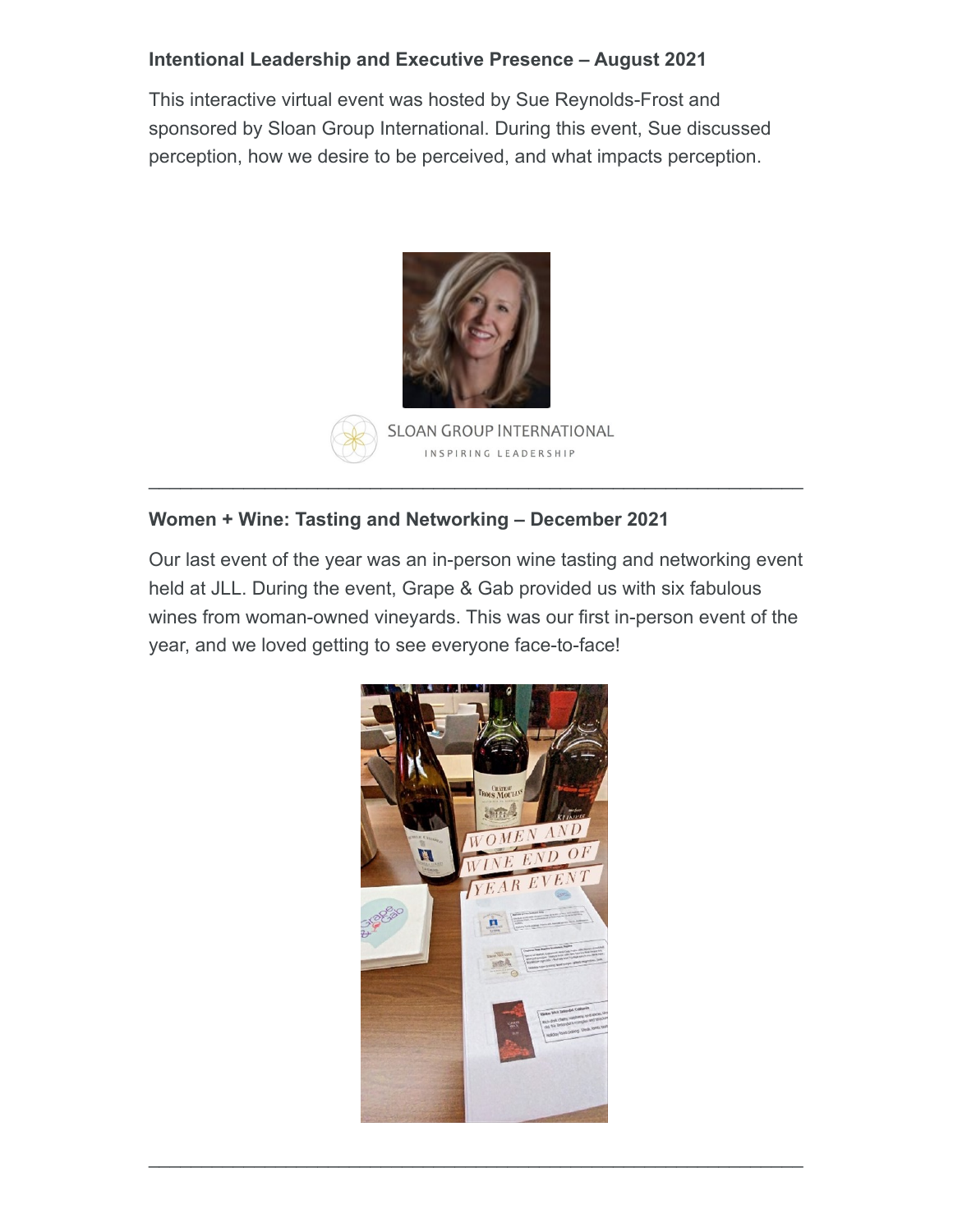# **OnBoard's Lettie Pate Whitehead Evans Award Dinner**

OnBoard hosted its Annual Lettie Pate Whitehead Evans Award Dinner on November 18<sup>th</sup> at The Gathering Spot. The LPWE dinner serves as the release of OnBoard's annual study results and also honors the recipient of the Lettie Pate Whitehead Evans Award. This year's program included keynote speaker Susan Booth who gave a powerful address and reminded us that the "imagined improbable can become the realized impossible." The program ended with the announcement of the 2021 LPWE award recipient, Duriya Farooqui. Duriya is the Board Director of Intercontinental Hotel Group, Tribe Capital Growth Corp I, and Intercontinental Exchange.



 $\mathcal{L}_\text{max}$  , and the contribution of the contribution of the contribution of the contribution of the contribution of the contribution of the contribution of the contribution of the contribution of the contribution of t

# **Next OnBoard's 2021 Group Mentor Program**

As one of our most significant benefits of Next OnBoard membership, this year's mentorship program is our most successful yet! We have 9 impressive mentors and 39 mentees for this year's program! We cannot thank our mentors enough for the time they're dedicating to young professionals in our organization.

- 1. Leslie Curl, Partner with Bell Oaks Executive Search
- 2. Renee Ducre, Senior Director, Warner Media/Turner Sports
- 3. Mary Ford, CMO/CCO at Centegix
- 4. Susan B Hitchcock, TLG Advisory Board and Founder-Emeritus of WIL
- 5. Dori Miller, Principal at Collective Insights Consulting
- 6. Stefanie Paulos, Prior Assistant Vice President at the Coca-Cola Company
- 7. Rachel Perry, CPCU, Resident Managing Director at AON
- 8. Lily Prost, Executive Vice President and CHRO at J.M. Huber Corporate

 $\mathcal{L}_\text{max}$  and  $\mathcal{L}_\text{max}$  and  $\mathcal{L}_\text{max}$  and  $\mathcal{L}_\text{max}$  and  $\mathcal{L}_\text{max}$  and  $\mathcal{L}_\text{max}$ 

9. Wanda Silva, Founder and President of Silva Capital Solutions, Inc.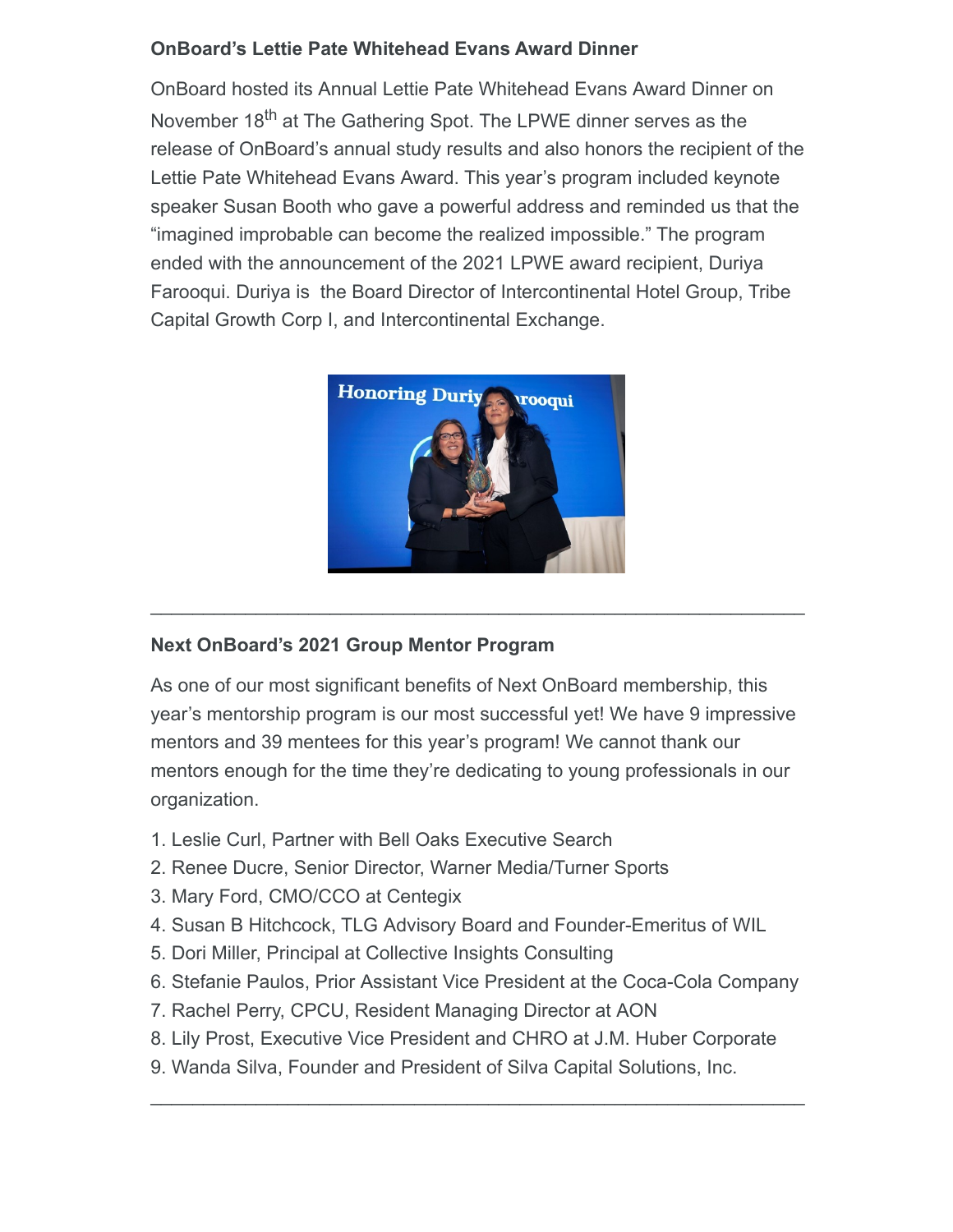#### **A very special thank you to the 2021 Next OnBoard Leadership Team**

Nela Powell, *Formation Capital, LLC,* NOB Governance Chair Kayla Draffin, *Equifax,* NOB Governance Chair -Elec Katie Hoppenjans, *UPS,* NOB Membership Chair Dorrie Paradies, *UPS,* Membership Chair-Elect Maddie Thykeson, *Gratus Capital,* NOB Marketing Chair Kristen Stigler, *JLL,* NOB Events Chair Hope Sonam, *The Social Project,* NOB Events Chair Alexis Isom, *Aon,* NOB Events Chair Elect

Be sure to check out Next OnBoard's event page for more information as we plan our events for 2022!

 $\mathcal{L}_\text{max}$  , and the contribution of the contribution of the contribution of the contribution of the contribution of the contribution of the contribution of the contribution of the contribution of the contribution of t

plan our events for 2022.



Next OnBoard is an affinity group of OnBoard which provides early-career professionals the opportunity to connect with senior executives interested in OnBoard's mission, learn about board governance and the path to senior leadership, and expand their professional networks